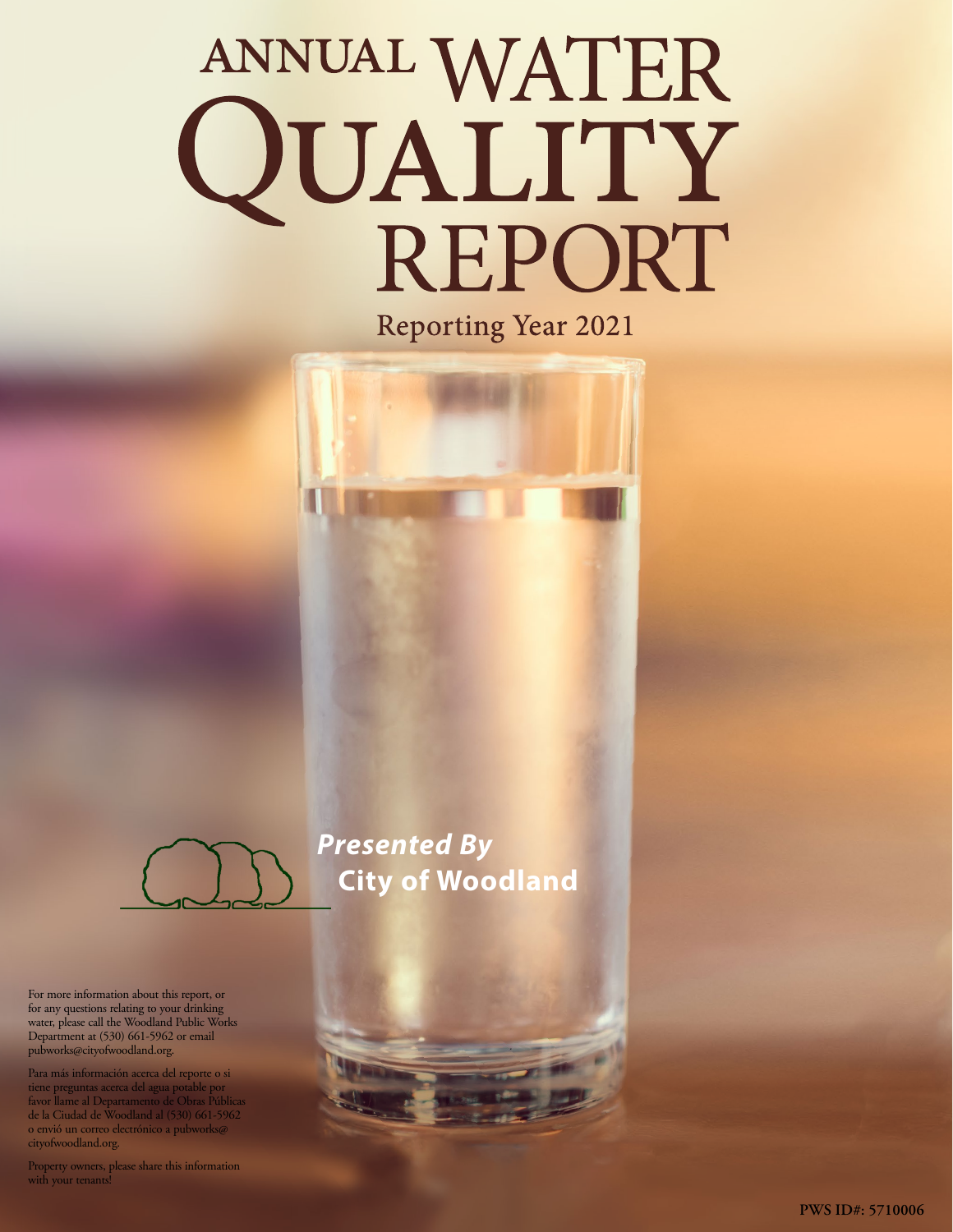# **Dear Woodland Water Customer,**

The City of Woodland is proud to provide this 2021<br>water quality report and inform you that your tap water met all state and federal drinking water standards. Over 1,000 water quality samples were taken in 2021 to ensure you're receiving the highest-quality drinking water.

2021 was one of the driest years ever recorded in California. The American West's megadrought deepened so much last year that it's now the driest in at least 1,200 years, according to a study in the journal Nature Climate Change. The dry conditions and lack of precipitation present numerous challenges for water supply but also accentuate the benefits of the city's water supply planning efforts. The past 10 years of investment in water infrastructure are paying dividends now.

The city's primary water source was and will continue to be treated Sacramento River surface water - 75 percent of the total water supply in 2021. To prepare for droughts, the city constructed three aquifer storage and recovery (ASR) wells to store high-quality treated Sacramento River water in the underground aquifer. Stored ASR water is the secondary water source and made up 15 percent of the total water supply in 2021. The city also tapped its tertiary water source in 2021, local groundwater, which is blended with treated Sacramento River water prior to delivery to customers. This ensures that all customers receive high-quality water throughout the year. Water from these wells made up 10 percent of Woodland's water portfolio in 2021.

Since converting the water system to surface water in 2016, 2021 is the first year that Woodland provided a mixture of surface water and groundwater. Water quality results are displayed for both sources, but it's important to understand that no Woodland water customers received water reflective of the groundwater testing results since groundwater was always blended with surface water. Groundwater never exceeded 19 percent of the water supply blend for any given month.

With the drought continuing into 2022, Woodland faces even more significant water right curtailments, but the water quality is likely to be very similar to that of 2021 thanks to advanced planning by the city and the Woodland-Davis Clean Water Agency (WDCWA). Our staff is available if you have questions or concerns about your water.

Sincerely,

Tim Busch, Principal Utilities Civil Engineer

# **Important Health Information**

Nitrate in drinking water at levels above 10 parts per million (ppm) is a health risk for infants of less than six months of age. Such nitrate levels in drinking water can interfere with the capacity of the infant's blood to carry oxygen, resulting in a serious illness; symptoms include shortness of breath and blueness of the skin. Nitrate levels above 10 ppm may also affect the ability of the blood to carry oxygen in other individuals, such as pregnant women and those with certain specific enzyme deficiencies. If you are caring for an infant, or you are pregnant, you should ask advice from your health care provider.

Some people may be more vulnerable to contaminants in drinking water than the general population. Immunocompromised persons such as persons with cancer undergoing chemotherapy, persons who have undergone organ transplants, people with HIV/AIDS or other immune system disorders, some elderly, and infants may

be particularly at risk from infections. These people should seek advice about drinking water from their health care providers. The U.S. EPA/CDC (Centers for Disease Control and Prevention) guidelines on appropriate means to lessen the risk of infection by *Cryptosporidium* and other microbial contaminants are available from the Safe Drinking Water Hotline at (800) 426-4791 or [water.epa.gov/](http://water.epa.gov/drink/hotline) [drink/hotline.](http://water.epa.gov/drink/hotline)

# **Lead in Home Plumbing**

If present, elevated levels of lead can cause serious health problems,<br>especially for pregnant women and young children. Lead in<br>highline were instituted for magnetic lead proposalized especially for pregnant women and young children. Lead in drinking water is primarily from materials and components associated with service lines and home plumbing. We are responsible for providing high-quality drinking water, but we cannot control the variety of materials used in plumbing components. When your water has been sitting for several hours, you can minimize the potential for lead exposure by flushing your tap for 30 seconds to two minutes before using water for drinking or cooking. (If you do so, you may wish to collect the flushed water and reuse it for another beneficial purpose, such as watering plants.) If you are concerned about lead in your water, you may wish to have your water tested. Information on lead in drinking water, testing methods, and steps you can take to minimize exposure is available from the Safe Drinking Water Hotline at (800) 426-4791 or [epa.gov/safewater/lead](http://epa.gov/safewater/lead).

# **Source Water Assessment**

The State Board, Division of Drinking Water, requires water providers to conduct a source water assessment (SWA) to help protect the quality of future water supplies. The SWA describes where a water system's drinking water that may threaten source water quality, and an evaluation of the water's vulnerability to those threats.

The source water assessment for the Sacramento River was conducted by several agencies and identified eight potential watershed contaminant sources: agricultural drainage, livestock, forest activities, river corridor and river recreation, stormwater and urban runoff, industrial NPDES dischargers, wastewater facilities, and watershed spills. The report states: "Overall, the Sacramento River continued to provide good-quality raw water. The raw water can currently be treated to meet all drinking water standards using conventional water treatment processes." The Sacramento River Watershed Sanitary Survey 2020 Update Report can be found here: [cityofwoodland.org/SacramentoRiverSanitarySurvey](http://cityofwoodland.org/SacramentoRiverSanitarySurvey).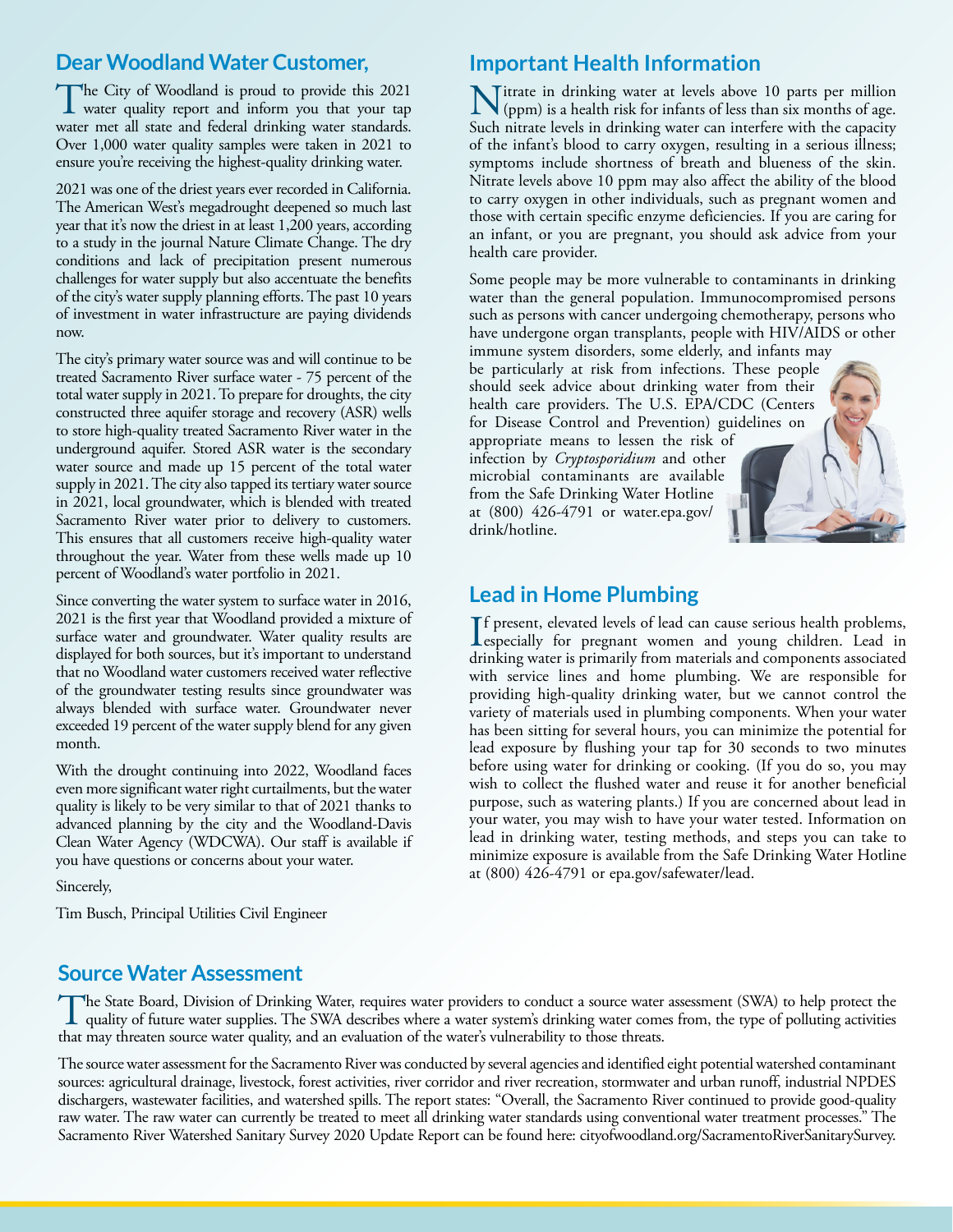# **Where Does Your Water Come From?**

The City of Woodland has two sources of drinking water: surface water (primary supply) and groundwater (backup supply).

Surface water is pumped from the Sacramento River to the WDCWA's regional water treatment facility (RWTF) for various treatment processes (see diagram) and the addition of chlorine (for disinfection) prior to distribution. For more information about the RWTF, visit [wdcwa.com.](http://wdcwa.com) Surface water is also stored below ground in the city's three ASR wells for use in summer months to supplement WDCWA water. The city intends to meet demand primarily through the use of treated surface water and stored ASR water but also maintains four active groundwater wells and two standby wells as backup water sources. Groundwater is treated with liquid chlorine (sodium hypochlorite) at the wells for disinfection. When groundwater sources are needed, the city prioritizes the use of wells that blend groundwater with the primary surface water supply prior to distribution to maintain high-quality drinking water for all customers.



### **Surface Water Treatment Process**

# **Substances That Could Be in Water**

The sources of drinking water (both tap water and bottled water) include rivers, lakes, streams, ponds, reservoirs, springs, and wells. As water travels over the surface of the land or through the ground, it dissolves naturally occurring minerals and, in some cases, radioactive material, and can pick up substances resulting from the presence of animals or from human activity.

In order to ensure that tap water is safe to drink, the U.S. Environmental Protection Agency (U.S. EPA) and the State Water Resources Control Board (State Board) prescribe regulations that limit the amount of certain contaminants in water provided by public water systems. The U.S. Food and Drug Administration regulations and California law also establish limits for contaminants in bottled water that provide the same protection for public health. Drinking water, including bottled water, may reasonably be expected to contain at least small amounts of some contaminants. The presence of contaminants does not necessarily indicate that water poses a health risk.

Contaminants that may be present in source water include:

Microbial Contaminants, such as viruses and bacteria, that may come from sewage treatment plants, septic systems, agricultural livestock operations, and wildlife;

Inorganic Contaminants, such as salts and metals, that can be naturally occurring or can result from urban stormwater runoff, industrial or domestic wastewater discharges, oil and gas production, mining, or farming;

Pesticides and Herbicides that may come from a variety of sources such as agriculture, urban stormwater runoff, and residential uses;

Organic Chemical Contaminants, including synthetic and volatile organic chemicals, which are by-products of industrial processes and petroleum production, and which can also come from gas stations, urban stormwater runoff, agricultural applications, and septic systems;

Radioactive Contaminants that can be naturally occurring or can be the result of oil and gas production and mining activities.

More information about contaminants and potential health effects can be obtained by calling the U.S. EPA's Safe Drinking Water Hotline at (800) 426-4791.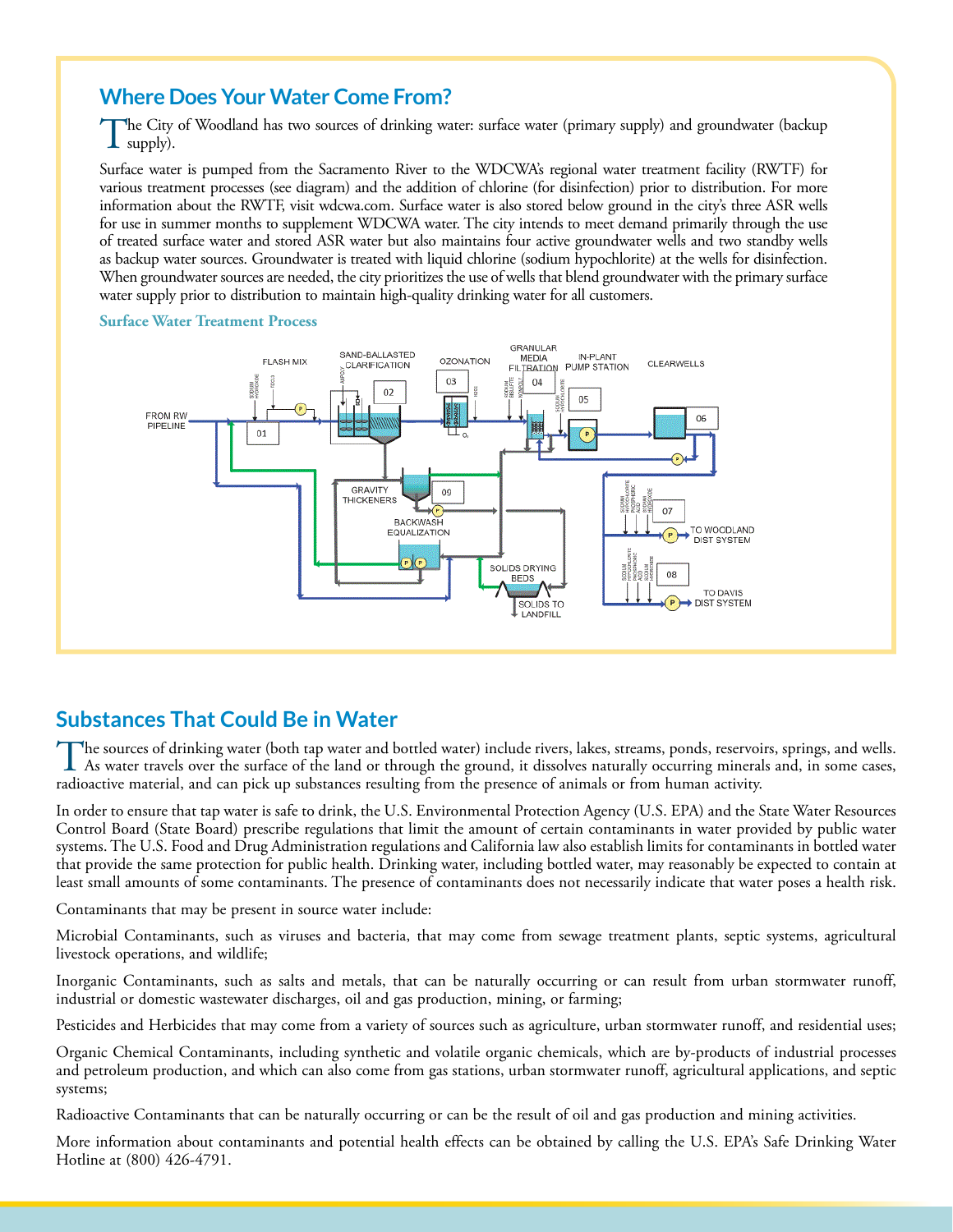# **Test Results**

Our water is monitored for many different kinds of substances on a very strict sampling schedule. The water we deliver must meet specific health standards. Here, we only show those substances<br>that were detected in our wate is to keep all detects below their respective maximum allowed levels.

Though results are shown for surface water from the Woodland Davis Clean Water Agency's Regional Water Treatment Facility (WDCWA RWTF) and groundwater (City of Woodland Wells) as distinct sources, it's important to understand that no Woodland customers received water reflective of the groundwater testing results since groundwater was always blended with surface water and never exceeded 19 percent of the water supply blend in 2021.

The state recommends monitoring for certain substances less than once per year because the concentrations of these substances do not change frequently. In these cases, the most recent sample data are included, along with the year in which the sample was taken.

## **REGULATED SUBSTANCES**

|                                                       |                               |                       |                          | <b>City of Woodland Wells</b><br><b>WDCWA RWTF</b> |                          |                                  |                          |                  |                                                                                                                                                                                                   |  |
|-------------------------------------------------------|-------------------------------|-----------------------|--------------------------|----------------------------------------------------|--------------------------|----------------------------------|--------------------------|------------------|---------------------------------------------------------------------------------------------------------------------------------------------------------------------------------------------------|--|
| <b>SUBSTANCE</b><br>(UNIT OF MEASURE)                 | <b>YEAR</b><br><b>SAMPLED</b> | <b>MCL</b><br>[MRDL]  | PHG<br>(MCLG)<br>[MRDLG] | <b>AMOUNT</b><br><b>DETECTED</b>                   | <b>RANGE</b><br>LOW-HIGH | <b>AMOUNT</b><br><b>DETECTED</b> | <b>RANGE</b><br>LOW-HIGH | <b>VIOLATION</b> | <b>TYPICAL SOURCE</b>                                                                                                                                                                             |  |
| <b>Barium</b> (ppm)                                   | 2019                          |                       | 2                        | <b>NA</b>                                          | <b>NA</b>                | 0.25                             | <b>NA</b>                | N <sub>o</sub>   | Discharges of oil drilling wastes and from metal refineries; erosion of<br>natural deposits                                                                                                       |  |
| <b>Bromate</b> (ppb)                                  | 2021                          | 10                    | 0.1                      | 0.4                                                | $ND-1.3$                 | NA                               | <b>NA</b>                | No               | By-product of drinking water disinfection                                                                                                                                                         |  |
| Chlorine (ppm)                                        | 2021                          | $[4.0$ (as<br>$Cl2$ ] | $[4$ (as Cl2)]           | 0.89                                               | $0.8 - 0.9$              | <b>NA</b>                        | <b>NA</b>                | N <sub>o</sub>   | Drinking water disinfectant added for treatment                                                                                                                                                   |  |
| Chromium, Total (ppb)                                 | 2019                          | 50                    | (100)                    | NA                                                 | <b>NA</b>                | 17                               | <b>NA</b>                | No               | Discharge from steel and pulp mills and chrome plating; erosion of<br>natural deposits                                                                                                            |  |
| <b>Control of DBP Precursors</b><br>$[TOC]$ (ppm)     | 2021                          | <b>TT</b>             | <b>NA</b>                | 0.945                                              | $0.36 - 2.3$             | <b>NA</b>                        | <b>NA</b>                | No               | Various natural and human-made sources                                                                                                                                                            |  |
| HAA5 [sum of 5 haloacetic<br>acids]-Stage 2 (ppb)     | 2021                          | 60                    | <b>NA</b>                | 3.8                                                | $ND-7.6$                 | <b>NA</b>                        | <b>NA</b>                | No               | By-product of drinking water disinfection                                                                                                                                                         |  |
| Hexavalent Chromium (ppb)                             | 2021                          | NS <sup>1</sup>       | 0.02                     | 0.18                                               | <b>NA</b>                | 17.67                            | $15 - 20$                | No               | Discharge from electroplating factories, leather tanneries, wood<br>preservation, chemical synthesis, refractory production, and textile<br>manufacturing facilities; erosion of natural deposits |  |
| Nitrate [as nitrogen] (ppm)                           | 2021                          | 10                    | 10                       | <b>ND</b>                                          | <b>NA</b>                | 5.7                              | $5.2 - 6.9$              | No               | Runoff and leaching from fertilizer use; leaching from septic tanks<br>and sewage; erosion of natural deposits                                                                                    |  |
| <b>Selenium</b> (ppb)                                 | 2019                          | 50                    | 30                       | <b>NA</b>                                          | <b>NA</b>                | 13                               | <b>NA</b>                | No               | Discharge from petroleum, glass, and metal refineries; erosion of<br>natural deposits; discharge from mines and chemical manufacturers;<br>runoff from livestock lots (feed additive)             |  |
| <b>TTHMs</b> [total<br>trihalomethanes]-Stage 2 (ppb) | 2021                          | 80                    | <b>NA</b>                | 15.3                                               | $5.7 - 21$               | <b>NA</b>                        | <b>NA</b>                | No               | By-product of drinking water disinfection                                                                                                                                                         |  |
| Uranium $(pCi/L)$                                     | 2016                          | 20                    | 0.43                     | <b>NA</b>                                          | <b>NA</b>                | 1.6                              | <b>NA</b>                | No               | Erosion of natural deposits                                                                                                                                                                       |  |

**Tap water samples were collected for lead and copper analyses from sample sites throughout the community**

| <b>SUBSTANCE</b><br>(UNIT OF MEASURE) | <b>YEAR</b><br><b>SAMPLED</b> | Αl | <b>PHG</b><br>(MCLG) | <b>AMOUNT</b><br><b>DETECTED</b><br>(90TH %ILE) | <b>SITES ABOVE</b><br><b>AL/TOTAL</b><br><b>SITES</b> | <b>VIOLATION</b> | <b>TYPICAL SOURCE</b>                                                                                                            |
|---------------------------------------|-------------------------------|----|----------------------|-------------------------------------------------|-------------------------------------------------------|------------------|----------------------------------------------------------------------------------------------------------------------------------|
| Copper (ppm)                          | 2019                          |    | 0.3                  | 0.0715                                          | 0/35                                                  | N <sub>o</sub>   | Internal corrosion of household plumbing systems; erosion of natural deposits; leaching from wood preservatives                  |
| Lead (ppb)                            | 2019                          |    | 0.2                  | <b>ND</b>                                       | 0/35                                                  | No               | Internal corrosion of household water plumbing systems; discharges from industrial manufacturers; erosion of natural<br>deposits |